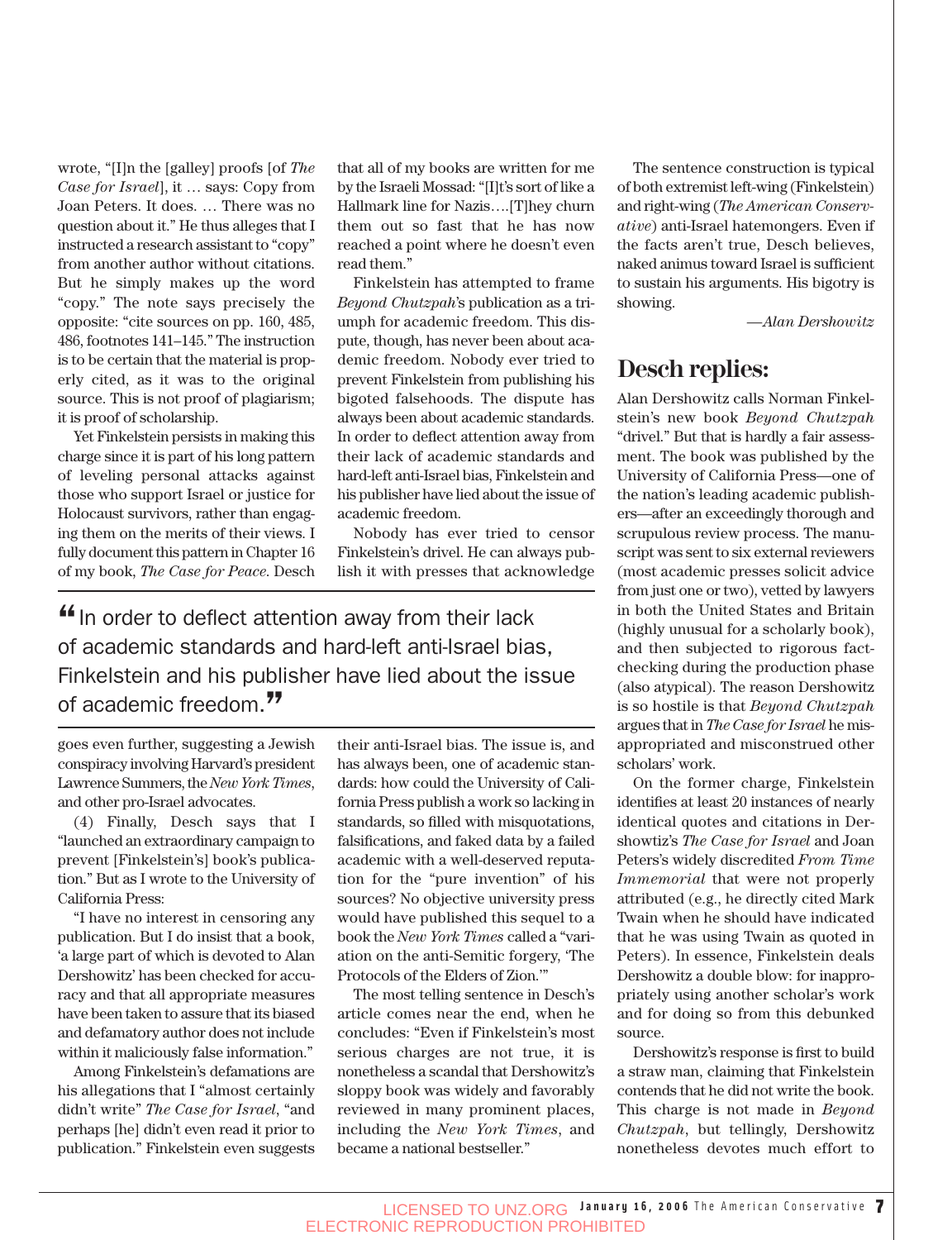## **Forum**

knocking the stuffing out of it. He then invokes testimonials to his scholarly integrity from his ex-boss, former Harvard president and law school dean Derek Bok, and his friend, former Dartmouth president James Freedman, when it would be more convincing if they had provided detailed responses to Finkelstein's specific charges.

Dershowitz also misconstrues the work of Israeli historian Benny Morris. It is irrelevant that the post-al Aksa Intifada Benny Morris, who has publicly broken with his former comrades in the peace camp and now endorses ethnic cleansing, has come around to agree with Dershowitz's position on the Israel-Palestine conflict. Rather, the question is

tions of Morris the "new historian" to fit Dershowitz's own political agenda of defending Israel against all critics, as Finkelstein amply documents.

Unable to win the case against Finkelstein on its intellectual merits, Dershowitz apparently tried to block publication of *Beyond Chutzpah*. Although Dershowitz denies this, he so far has not provided more than selective excerpts from his pre-publication letters to the New Press, the University of California Press, and the governor of California, and those from the New York law firm Cravath, Swaine & Moore acting on his behalf, to buttress his claims that his extensive letter-writing campaign merely sought to ensure that *Beyond Chutzpah*

 $\mathbf{f}$  In It is absurd, on the face of it, to attribute anti-Semitism to a gentile who favors the scholarship of one Jew over that of another. But this is par for the course with Dershowitz.<sup>77</sup>

whether Dershowitz can base his defense of Israel on Morris's earlier scholarly work.

Let me offer one telling example of the incompatibility of their overarching arguments. In *The Case for Israel*, Dershowitz argues that it is "impossible to understand the conflict in the Middle East without accepting the reality that from the very beginning the strategy of the Arab leadership has been to eliminate the existence of the Jewish state, and indeed any substantial Jewish population." In contrast, in his fine book *Righteous Victims*, Morris quotes with approval David Ben-Gurion's 1938 admission, "When we say that the Arabs are the aggressors and we defend ourselves—that is only half the truth. ... the fighting is only one aspect of the conflict, which is in its essence a political one. And politically we are the aggressors and they defend themselves." Dershowitz can only rely on Morris the neo-Likudnik by twisting the evidence and interpretadid "not include maliciously false information." Since he has not released the full texts, the best we can do is judge these letters by how they were understood by their recipients.

UC Press Director Lynne Withey, in an interview with *Inside Higher Ed*, characterized them as an effort to "stop publication of the book." In an account of the affair in *The Chronicle of Higher Education*, Finkelstein's editor concluded, "the [legal] threat to the press was real." The *Los Angeles Times* quoted Gov. Arnold Schwarzenegger's legal adviser's reply to one of Dershowtiz's letters soliciting "the Governor's assistance in preventing publication of this book." If Dershowitz really wants to clear the air, he should release the full text of these letters and let the rest of us ascertain his intent.

Having failed to prevent publication of *Beyond Chutzpah*, Dershowitz is now fighting a desperate, rear-guard action to discourage people from reading it. His strategy appears to be to twist the arguments and impugn the motives of anyone who endorses the book.

One example of such twisting is his insinuation that I have not read his book *Why Terrorism Works*. Had I done so, he claims, I would recognize that he is actually an opponent of torture. In fact, I have read it carefully but remain unconvinced that legalizing torture through judicial warrants will reduce its frequency and severity. Even with judicial sanction, any justification for torture still presents a slippery slope, as the famous "ticking bomb" rationale has proven in Israel and the United States in recent years. I also had trouble taking seriously his opposition to torture after reading of his preferred method—sterile needles under fingernails—and his cavalier conclusion that "pain is overrated."

Not satisfied simply to twist my arguments, Dershowitz then impugns my character and motives for favorably reviewing Finkelstein's book. It is absurd, on the face of it, to attribute anti-Semitism to a gentile who favors the scholarship of one Jew over that of another. But this is par for the course with Dershowitz. In *The Case for Israel*, he equates most criticisms of the Jewish state with anti-Semitism. Now he suggests that criticism of his work is tantamount to anti-Semitism. The fact that Dershowitz must fall back on name calling to defend himself suggests that he knows full well that he cannot win the debate in the scholarly marketplace of ideas.

*—Michael Desch*

*The American Conservative* welcomes letters to the editor. Submit by e-mail to letters@amconmag.com, by fax to 703-875-3350, or by mail to 1300 Wilson Blvd., Suite 120, Arlington, VA 22209. Please include your name, address, and phone number. We reserve the right to edit all correspondence for space and clarity.